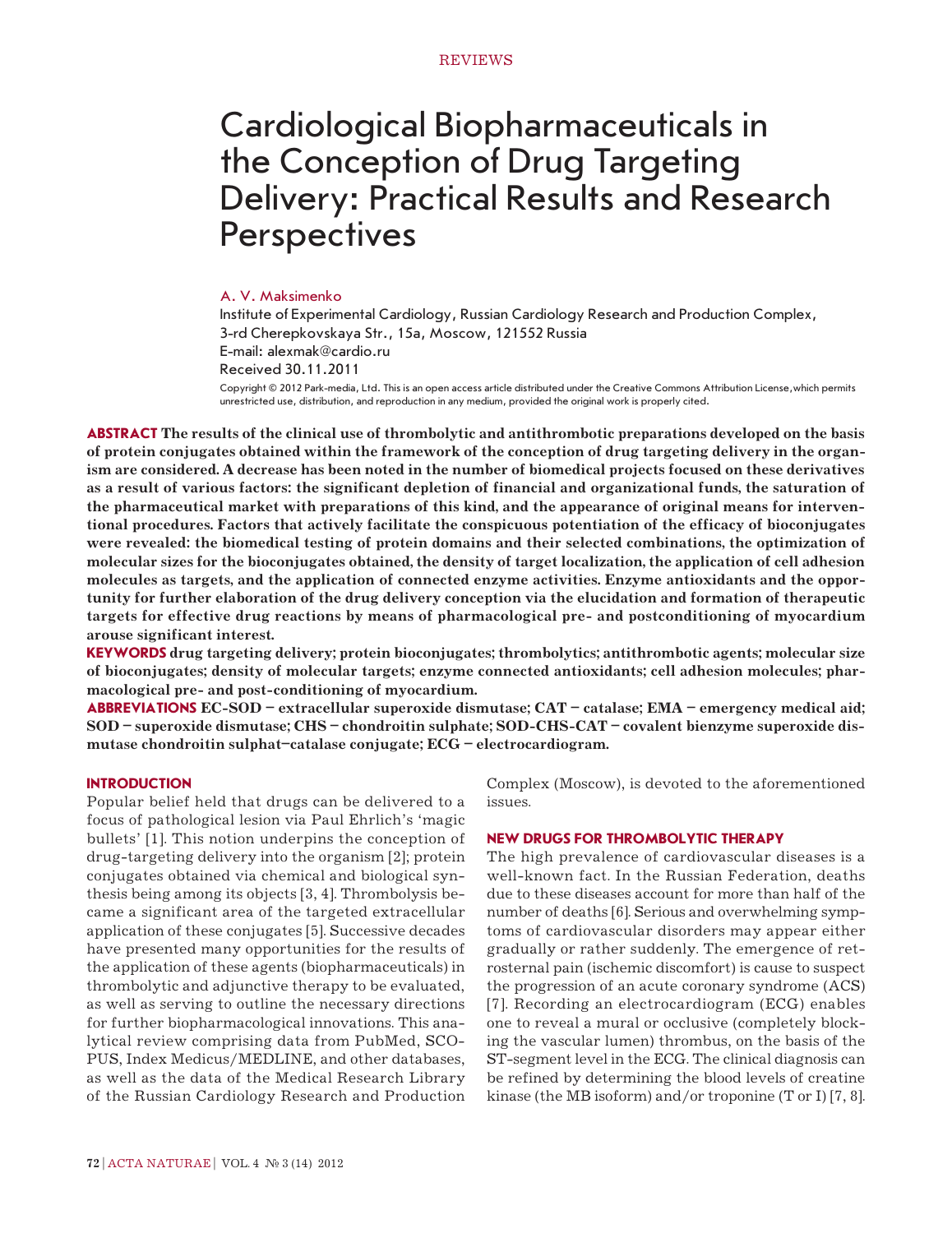Urgent thrombolytic therapy is required for patients with acute myocardial infarction.

Streptokinase (1.5 million IU for intravenous infusion for 30–60 min), alteplase (recombinant tissue plasminogen activator, 15 mg of the drug is given in the form of intravenous bolus (injection) followed by a 0.75 mg/kg infusion for 30 min and an additional 0.5 mg/kg infusion for 60 min; the total amount of the drug administered being less than 100 mg), tenecteplase (a mutant form (mutein) of a tissue plasminogen activator; 30–50 mg of the drug is administered intravenously depending on the patient's body weight  $-60$  and over 90 kg), and purolase (prourokinase, 2 million IU of the drug is given intravenously followed by infusion of 4 million IU for 30–60 min) are used as thrombolytic agents in Russia. According to the standards of medical care in Russia, alteplase (trade name Actilyse), streptokinase and prourokinase (purolase) (i.e., the thrombolytics with a bolus-infusion scheme of administration) are prescribed to patients with acute myocardial infarction (by order of the Ministry of Healthcare and Social Development № 582 dated August 2, 2006). The use of such bolus agents as tenecteplase (trade name Metalyse) currently being promoted on the Russian pharmaceutical market has thus far been sporadic.

It should be noted that streptokinase (SK), the protein product of β-haemolytic streptococci, along with urokinase (UK), belongs to the first generation of plasminogen activators, whereas the tissue plasminogen activator (t-PA) and prourokinase (u-PA, pro-UK) belong to the second generation [9]. It is now possible to produce plasminogen activators in the form of nonglycosylated derivatives (Actilyse, purolase), owing to genetic engineering (*Fig. 1*). At present, tenecteplase (TNK-tPA, Metalyse) and reteplase (r-PA, Retavase) are third-generation clinically used plasminogen activators. The promotion of these pharmaceuticals toward clinical application emphasizes the specific features of modern biopharmacology and biotechnology, such as the significant amount of time required to design the pharmaceuticals and high cost of the resulting product (the price of an effective dose of the preparation is 2,000–3,000 USD). A number of new forms of plasminogen activators (anisoylated plasminogen/streptokinase activator complex – APSAC, lanoteplase – n-PA (mutant t-PA, mutein t-PA)) have not been widely used, because of a number of therapeutic indices; the alternatives (r-PA, TNK-tPA, purolase) are increasingly used.

Retavase (r-PA) is recommended for sequential double-bolus administration to patients with acute myocardial infarction. This pharmaceutical is a nonglycosylated t-PA with several domains (the finger-like domain, and a domain which is homologous to the epidermal growth factor, and the kringle domain 1) deleted from its molecule [10]. As a result of this modification, r-PA is capable of swift action, remaining in the bloodstream for a considerable time, and causing a lower depletion of the level of haemostatic blood proteins (systemic action) in comparison to the parent form of t-PA. Tenecteplase has a similar positive action (it is characterized by poorer suppression of the activity of plasminogen activator inhibitor type 1 and by a reduced contribution to fibrinogenolysis). The combination of mutations in the t-PA molecule (T103N, N117Q, KHRR(296–299) AAAA substitutions) was responsible for the emergence of the aforementioned properties and enabled the design of a pharmaceutical that is efficient after a single-bolus intravenous administration to patients with acute myocardial infarction [11, 12]. Targeting of the r-PA and TNK-tPA derivatives to thrombus (implementation of the targeting drug delivery concept) was successfully performed not via the use of an external vector (e.g., antifibrin monoclonal antibodies or their fragments) but by selection of the mutant forms of t-PA and the isolation of its domains. A normal t-PA molecule consists of several structural domains [9]: a fibronectin finger-like domain responsible for the high affinity binding to fibrin; the domain homologous to the epidermal growth factor which ensures the receptor binding to hepatic cells and accelerated clearance; and two kringle domains, one being essential for the binding of the domain 1 to endothelial cell receptors, and the second being responsible for low-affinity binding of domain 2 to fibrin. In addition, t-PA comprises the proteinase domain with plasminogen-specific activity. The proteinase domain contains the binding region of plasminogen activator inhibitor type 1. The molecular weight of this single-chain glycoprotein is  $\sim 64$  kDa. Tenecteplase (Metalyse) and reteplase produced from it using genetic engineering techniques facilitate the further development of thrombolytic therapy (*Fig. 1*). Thus, emergency medical aid (EMA) teams staffed with medical or nursing personnel performed pre-admission bolus thrombolysis using tenecteplase according to the improved two-stage regimen (using ECG cardiotelemetry) [13]. The efficacy of the thrombolytic therapy was considerably determined by the symptom-to-needle time; its average value being 1 h 58 min. The doorto-needle time (from the time when the emergency medical aid team arrived to the injection) was 16 min. The noticeable reduction in time up to the beginning of therapy helped in the efficient treatment of 51.5% of the patients (one of the criteria was a decrease in the ST segment in ECG by more than 50% in the lead characterized by the greatest rise). The so-called interrupted myocardial infarction (when the ST segment decreases to the ECG isoline) was observed in 18.2% of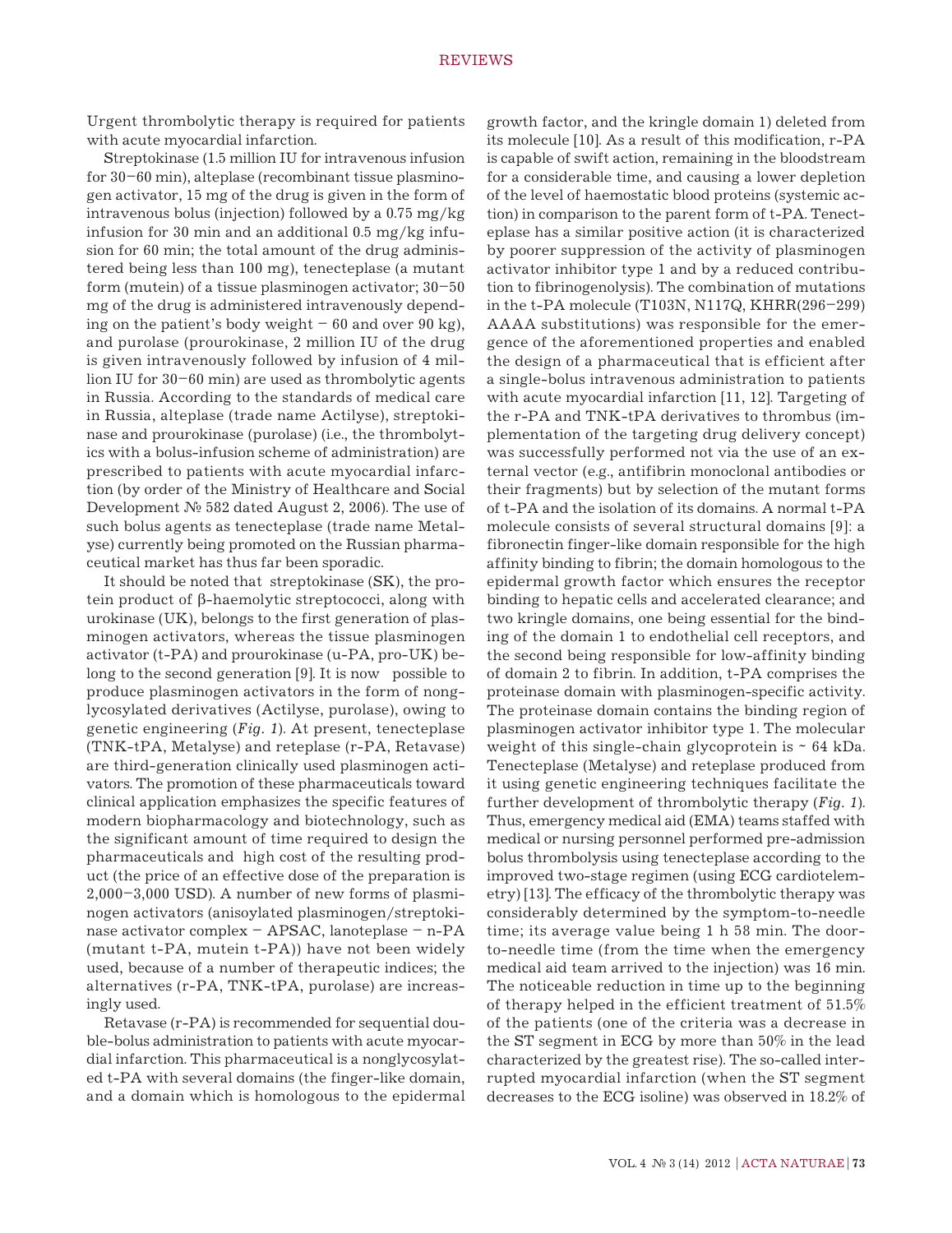| First-genera-<br>tion plasmino-<br>gen activators | Second-generation<br>plasminogen<br>activators<br>Chemical<br>modification | Third-generation<br>plasminogen activators<br>Recombinant DNA technologies<br>Gene Deletions of<br>engineering molecular domains combinations | Mutation             |
|---------------------------------------------------|----------------------------------------------------------------------------|-----------------------------------------------------------------------------------------------------------------------------------------------|----------------------|
| SK UK                                             | APSAC t-PA, pro-UK n-PA r-PA TNK-tPA                                       |                                                                                                                                               | Purolase             |
| 1980                                              | 1985                                                                       | 1990<br>1995                                                                                                                                  | 2000                 |
| The first<br>intracoronary<br>thrombolysis        | The first percutane-<br>ous transluminal<br>angioplasty                    | GP IIb/IIIa<br>inhibitors                                                                                                                     | Coronary<br>stenting |

Fig. 1. Chronology of the emergence of plasminogen activators of different generations and angioplasty means (balloons, guidewires, stents) of reperfusion therapy in clinical practice.

the patients. In the presence of the EMA team, the lethality was 1.5%, and the lethality was 3.0% and 1.5% during the first 1 and 30th days, respectively. Thus, the lethality indicators did not increase and provided a significant decrease in the time taken to start the treatment due to the thrombolytic therapy performed by EMA teams, which can considerably improve the prognosis in patients with an acute myocardial infarction with a rise of the ST segment in ECG [13]. With allowance made for the necessity of settling the question regarding the price of tenecteplase pharmaceuticals, instrumentation of the EMA teams, organization of cardiac telemetry centres, and personnel training and education, this approach to providing the earliest thrombolytic treatment appears to be efficient and to undoubtedly help in the struggle against acute cardiovascular diseases.

# **FORMation AND DEVELOPMENT OF REPERFUSION THERAPY**

The formation of thrombolytic therapy has revolutionized the treatment of acute myocardial infarction. It is noteworthy that as recently as the middle of the XXth century, the level of lethality amongst hospitalized patients was  $30-40\%$ , a figure that has been reduced by almost  $50\%$  (14–17%) due to the increased use of intensive therapy wards [14]. The development of thrombolytic therapy has contributed to a considerable reduction in the mortality rate (to the level of  $6-8\%$ ). The demand for further reduction of lethality levels due to myocardial infarction has fuelled the need for the establishment and improvement of reperfusion therapy, which is based on the use of thrombolytic drugs, methods and tools of transluminal balloon angioplasty, as well as coronary stenting (*Fig. 1*). The

efficiency of intervention methods for bloodstream recovery via mechanical action have appeared to be rather high; however, some limitations still exist. According to the European Society of Cardiology Guidelines, emergency medical aid is to be urgently rendered to patients with acute cardiovascular diseases. "Five doors" are to be quickly passed through: the house doors (1), consultation/examination by a general physician (2), emergency medical aid manager (3), rendering emergency medical aid and transportation of a patient by the EMA team (4), and admission to a hospital/vascular centre (5) in order to receive qualified treatment. The beginning of therapy is delayed because of slow requests for medical aid and by heavy traffic, which can determine different time intervals (from symptom manifestation to the beginning of therapy) for the selection of the treatment strategy [15]. Thrombolytic therapy can be performed by an EMA team during the pre-hospital stage [13]. In the future, it will be possible to provide self-aid thrombolytic therapy even at home. However, in spite of the fact that the vast majority of organizational problems are being solved slowly and irrespective of the current situation in the financial and medical spheres in Russia, thrombolysis and angioplasty are complementary rather than alternative methods [16]. This approach is determined by the existence of hospitals equipped with tools for vascular angioplasty and stenting, as well as the proximity of the patient to them; the actions of the EMA teams; and timely thrombolytic therapy (in particular, when percutaneous coronary intervention is infeasible). The combination of thrombolysis and angioplasty is used in a number of cases. The latter approach seems to have a higher potential at the current level of development of the Russian healthcare system. In general, the problems relating to patient education, the improvement of the organization of cardiology aid (the "five doors" approach) and its means (the design of new stents and thrombolytics) remain pressing. However, the diversity of reperfusion therapy procedures and the high costs associated with this type of therapy have reduced the attractiveness of the sector to investors, a point attested to by the results of current biomedical research, which is focused on thrombolytic pharmaceuticals.

## **CURRENT RESEARCH IN THE FIELD OF TARGETED THROMBOLYTICS**

The investigation of new thrombolytic agents [5, 9], whose intensive research began as recently as  $15-20$ years ago, has now considerably narrowed. The construction of targeted bioconjugates is based on the vector (which determines the recognition and binding to the target) and drug (ensuring the therapeutic effect)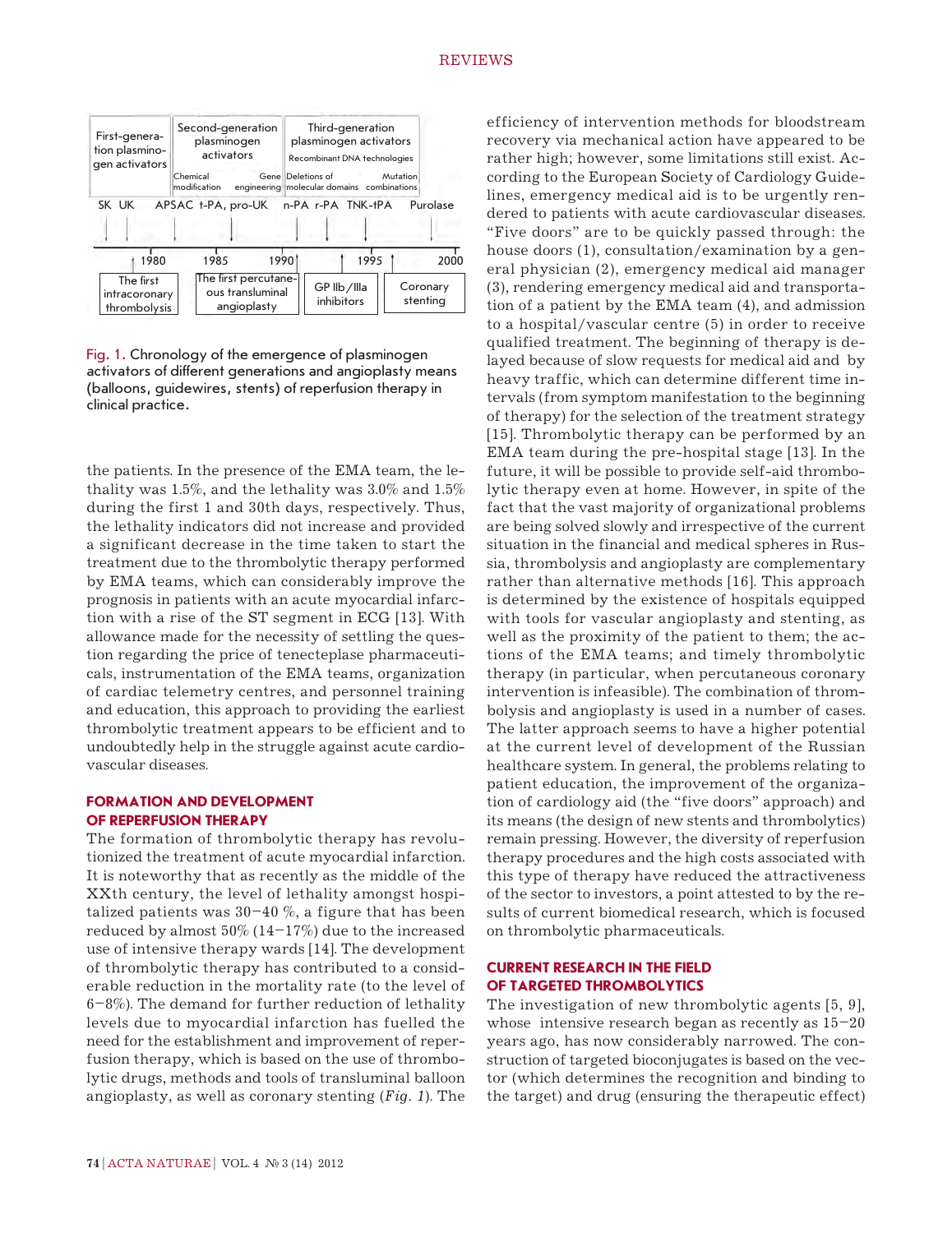

Fig. 2. Schematic representation of the bioconjugate model for drug targeting delivery in the organism. The vector and drug components of the conjugate are covalently linked to the biodegradable matrix of a polymeric carrier.

components bound to the biodegradable carrier matrix (*Fig. 2*). This model is currently being developed not as intensively as earlier. Antifibrin antibodies (or their fragments), fibrinogen (as a vector and carrier) or its components, as well as the complementary action of the combination of different t-PA and u-PA forms on the thrombus are no longer used. Vascular endothelial injury markers are now used as thrombotic leisure determinants [4]. Of course, their content in the blood and in other cell types that are available in the bloodstream should be low. Moreover, the density of their expression on endothelium should be sufficient for binding, which is required to achieve therapeutic effects and not result in negative side effects. Thus, the bioconjugate of urokinase with monoclonal antibodies (RE8F5) against the surface membrane protein of capillary pulmonary endothelium, which were bound via 4-succinimidyl-oxycarbonyl-α-methyl-α-  $(2$ -pyridyldithio)-toluene (SMPT) with retention of 85% of the initial urokinase activity was obtained for use in patients with pulmonary embolism [17]. With regards to the model for pulmonary embolism, this conjugate potentiated thrombolysis by 12–16 times, in comparison to urokinase and Retavase, without systemic activation of plasminogen and depletion of the fibrinogen level. Meanwhile, the covalent binding of the conjugate components via the disulphide bond (at its surface localization on the conjugate molecular structure) casts doubts on the conjugate's stability and the potential for its practical development. The approach in the prevention of cerebrovascular thromboses appears to be of considerable interest [18]. The association of biotinylated t-PA with biotinylated erythrocytes via streptavidin induced rapid and long-lasting reperfusion in mice

with cerebral thrombosis, as opposed to the effect of t-PA administered alone even at a dose tenfold higher [19]. The resulting adduct was characterized by an increased bloodstream half-life, and it was capable of lysing fresh thrombi (but not the old haemostatic plugs). In addition, the adduct exhibited a weaker response to the action of plasminogen activator inhibitor type 1 [20]. The erythrocytes proved to be efficient carriers of t-PA for thrombosis prevention; however, *ex vivo* modification was required for binding to t-PA, prior to introduction into the organism. This complicated modification can be avoided via the use of antibodies against erythrocyte membrane proteins. Thus, glycophorin A occurs on the erythrocyte surface. The use of the antiglycophorin A single-chain antibody (scFv) within the recombinant protein form with low molecular weight single-chain urokinase, selectively activated by thrombine (scu-PA-T) [21] or with t-PA mutein (the kringle domain 2 and the protease domain) [22], ensures their binding to erythrocytes (40–95%) and considerably enhances the circulation time in the bloodstream (~35%) of the dose administered remains in the bloodstream after 48 h). According to the results of these studies, the preventive delivery of various forms of plasminogen activators to erythrocytes can be considered as a new approach to the clinical prevention of thromboses, when the risk of vascular occlusion is high.

The low molecular weight recombinant single-chain urokinase plasminogen activator (lmw-scu-PA), fused with a single-chain variable antibody fragment (scFv) against a platelet endothelial cell adhesion molecule (PECAM-1), was obtained [23]. It was demonstrated, using the fused protein as an example, that cell adhesion molecules located on endothelium can act as targets for drug delivery. The recombinant form of prodrug lmw-scu-PA-scFv was bound specifically to the cells expressing PECAM-1 [23] and became a fibrinolytically active tcu-PA form after the cleavage of the Lys158–Ile159 bond in the urokinase fragment (lmwscu-PA) by plasmin (at the sites of thrombus formation). Following the intravenous administration, the drug accumulated in the lungs of wild-type mice (but not those of the PECAM-1 knockout-mice) and was vastly more efficient than that exhibited by lmw-scu-PA. The drug was capable of lysing pulmonary emboli, as well as rapid removal from the bloodstream. These facts attest to the high potential of using fused proteins based on cell adhesion molecules and plasminogen pro activators to prevent thrombosis [4, 23].

A research group from the University of Pennsylvania (United States) led by V.R. Muzykantov [4, 19–23] is focusing on the sequential study of bioconjugates with a targeted fibrinolytic effect. Other research groups have either changed the direction of their studies or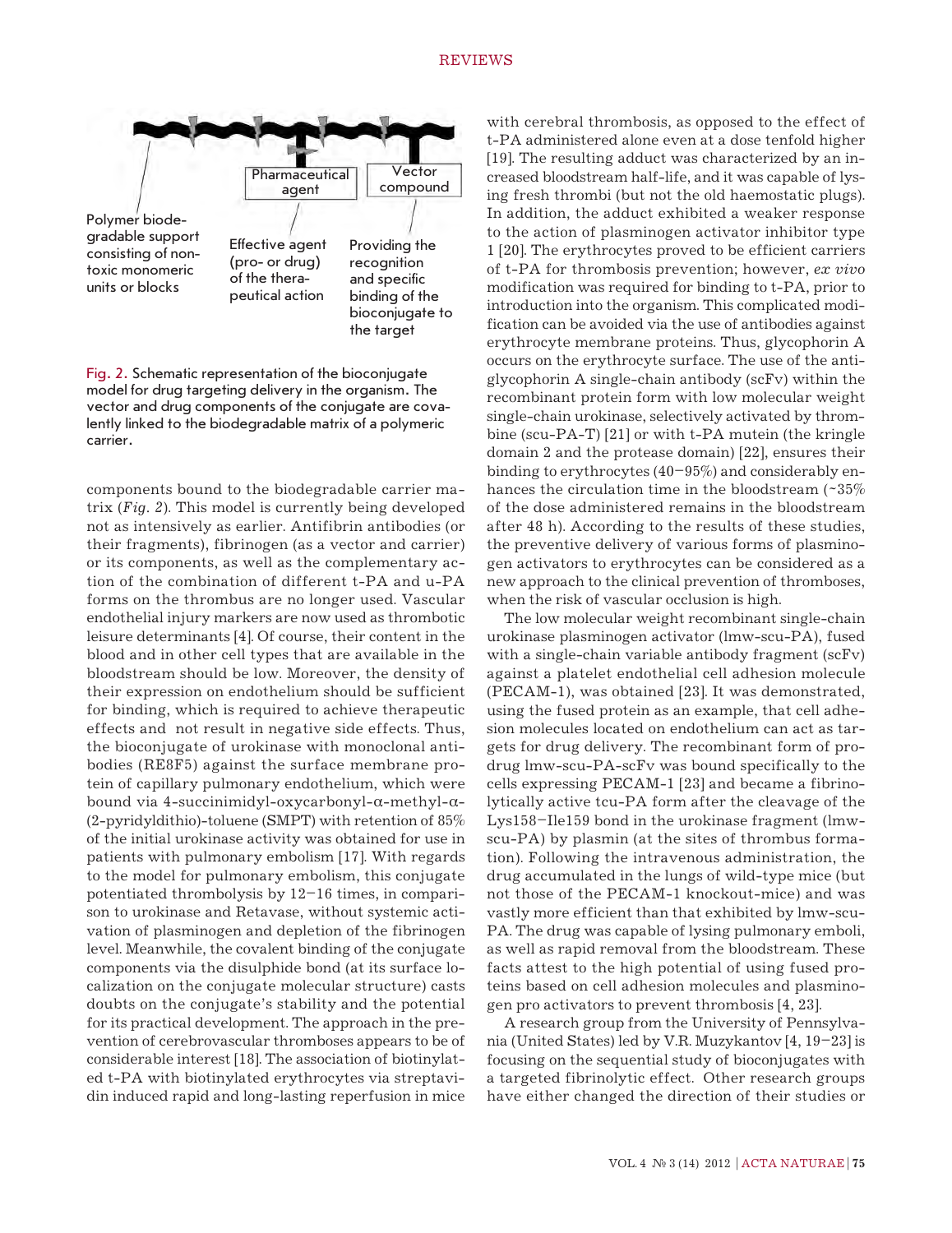have released data sporadic ally[17, 18]. The questions relating to the immunogenicity of the recombinant forms, their applicability in acute lesions, and the development of adverse reactions remain open. The fact that tenecteplase (Metalyse) and reteplase (Retavase) have appeared as pharmaceuticals instills hope for successful developments.

# **TARGETED ANTITHROMBOTIC DRUGS IN CLINICAL PRACTICE**

A large variety of antithrombotic drugs contribute to the stabilization of the effects of reperfusion therapy. These drugs include those with standard antithrombin effects (heparin, low molecular weight heparin (enoxaparin)), direct thrombin inhibitors (bivalirudin, dabigatran), factor Xa inhibitors – direct (apixaban, rivaroxaban, and otamixaban) and indirect ones (fondaparinux) [24], protease-activated receptor 1 (PAR-1) inhibitors, blockers inhibiting thromboxane  $\rm A\rm _2$  (TX $\rm A\rm _2)$  production (acetylsalicylic acid etc.), and  $P2Y_{12}$  receptor antagonists (clopidogrel, prasugrel, ticagrelor, cangrelor, etc.) [25]. The application of glycoprotein IIb/IIIa antagonists [26] for the inhibition of platelet aggregation during an-

gioplasty in patients with acute coronary syndrome [27] is of interest from the viewpoint of the conception of drug targeting delivery (targeted to protein derivatives). Clinically available drugs are shown in *Fig. 3*. It should be noted that tirofiban and eptifibatid, which are currently moving towards certification on the pharmaceutical market, are considerably cheaper compared to abciximab and monafram (ruciromab being its non-patented name in Russia). The peptidomimetic tirofiban is a low-molecular-weight compound of non-peptide nature; eptifibatide is a small peptide. In contrast, abciximab consists of the Fab fragment of the recombinant chimeric antibody from the variable domains of the mouse anti-glycoprotein IIb/IIIa monoclonal antibody 7E3 and the constant domains of human immunoglobulin G; monafram is an  $F(ab)$ <sub>s</sub> fragment of anti-glycoprotein IIb/IIIa monoclonal antibodies. At the time of writing, competition for the extended use of the aforementioned drugs in clinical practice still exists. It should be noted that the antibody nature of abciximab and monafram enables the efficient recognition of these drugs by glycoproteins IIb/IIIa and binding to thrombocytes, which inhibits their aggregation.

| Fig. 3. Molecular<br>form and basic                             |                                                 | Abciximab                                  | Eptifibatide                                                                      | Tirofiban                                | Monafram                                                                                                                                                                                                    |
|-----------------------------------------------------------------|-------------------------------------------------|--------------------------------------------|-----------------------------------------------------------------------------------|------------------------------------------|-------------------------------------------------------------------------------------------------------------------------------------------------------------------------------------------------------------|
| parameters of<br>glycoprotein<br>Ilb/Illa receptor<br>blockers. |                                                 |                                            |                                                                                   |                                          | $F(ab')_2$                                                                                                                                                                                                  |
|                                                                 |                                                 | <b>Abciximab</b><br>(ReoPro)<br>Elli Lilly | <b>Eptifibatide</b><br>(integrilin)<br>Cor Therapeutics/<br><b>Shering Plough</b> | <b>Tirofiban</b><br>(aggrastat)<br>Merck | Monafram<br>(ruciromab)<br><b>Russian Cardiology</b><br><b>Research and</b><br><b>Production</b><br>Complex, Ministry of<br><b>Healthcare and Social</b><br>Development of the<br><b>Russian Federation</b> |
|                                                                 | <b>Type</b>                                     | Antibody                                   | Peptide                                                                           | Non-peptide                              | Antibody                                                                                                                                                                                                    |
|                                                                 | Molecular weight,<br>Da                         | $-50000$                                   | $-800$                                                                            | ~500                                     | ~100000                                                                                                                                                                                                     |
|                                                                 | <b>Binding to thrombocytes</b>                  | h                                          | s                                                                                 | s                                        | h                                                                                                                                                                                                           |
|                                                                 | $t_{1/2}$ in plasma                             | min                                        | 2.5h                                                                              | 3h                                       | $<$ 3 h                                                                                                                                                                                                     |
|                                                                 | Time of 50% platelet<br>function recovery       | 12h                                        | $2-4h$                                                                            | $-4 h$                                   | >24h                                                                                                                                                                                                        |
|                                                                 | <b>Relationship with</b><br>the other integrins | $\alpha$ 5 $\beta$ 3 Mac-1                 |                                                                                   |                                          |                                                                                                                                                                                                             |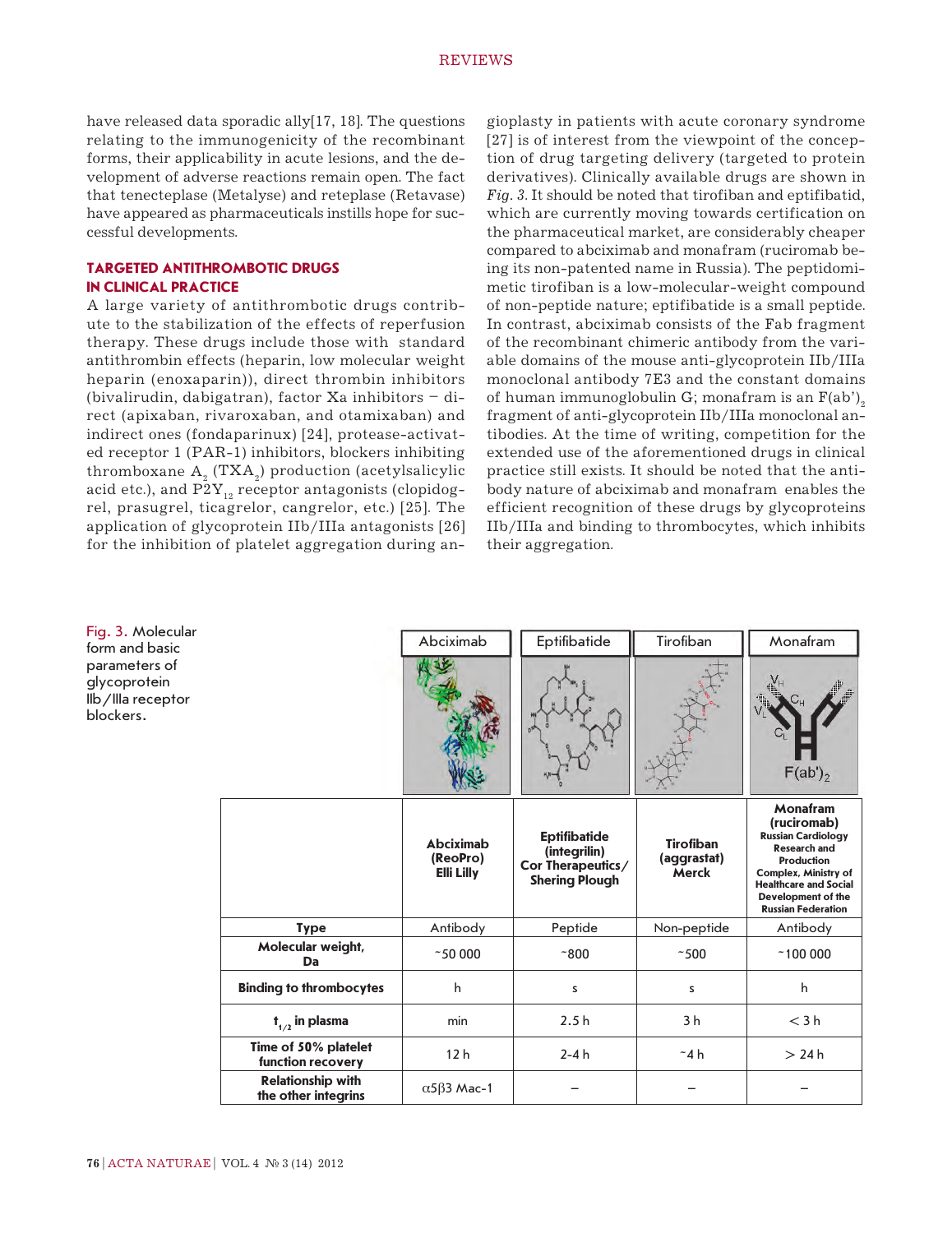Among efficient antithrombotic pharmaceuticals, fragments of protein molecules rather than the fullsize molecules (identical to the case of third-generation plasminogen activators) are of interest for clinical practice [28]. In terms of a number of pharmacological properties, compounds with a molecular weight lower than 400 Da appear to be better compared to the larger types. Moreover, the lipophilicity of a compound under study is typically increased for the purpose of increasing the efficiency of a derivative and the specificity of its interaction with cell receptors, or ease of penetration through the membrane. However, this makes the compound less soluble. The compound becomes metabolically stable, serious adverse effects manifest themselves abruptly, and the level of toxicity increases (as follows from the results of the comparison of the toxicity of the compounds investigated in 1991 and 2000). The investigation of an enormous number of potential drugs has been discontinued for this reason [28].

Four levels of organization are conventionally recognized in the protein structure: the primary, secondary, tertiary, and quaternary structures. However, other gradations also exist [29]. According to them, the primary (amino acid sequence), secondary (α-helix, β-structure, etc.), supersecondary (ensembles of secondary structures interacting with each other: e.g., supercoiling of α-helices, i.e., coiling of two α-helices around one another) structures, structural domains (in particular, those determined by analyzing the electron density maps and corresponding to a 2.5-nm diameter globule, which satisfies the principle of easy coiling of a protein chain), globular proteins, and aggregates can be distinguished in a protein molecule. Nowadays, the priority in the design of biopharmaceuticals for cardiological purposes is on protein domains and their various combinations. However, this fact does not eliminate the necessity for a thorough investigation of their immunogenicity and toxicity.

## **DEVELOPMENT OF DERIVATIVES FOR COMBINED ANTIOXIDANT THERAPY**

The other approaches directed towards the retaining and enhancement of the effects of reperfusion therapy are to a larger extent associated with research studies as opposed to clinical ones. The antioxidants with trophicity to the lesion foci are being developed in order to block and reduce the adverse effect of oxidative stress, when excessive reactive oxygen species nonselectively damage molecules, tissues, and organs [30]. It is a newly forming area of antioxidant therapy, since the oxidative stress accompanies the development of cardiovascular disorders. Certain antioxidants (e.g., of vitamin or phenol nature) exhibit different clinical effects; meanwhile, oxidoreductases are notable for their high efficiency and specificity of their antioxidant action. Human superoxide dismutase (SOD), catalase (CAT), and glutathione peroxidase belong to the exhibiting antioxidant activity. SOD is represented by three isoforms: the cytosolic Cu,Zn-SOD (SOD-1), the mitochondrial Mn-SOD (SOD-2), and extracellular SOD (SOD-3, EC-SOD).

## **EXTRACELLULAR SUPEROXIDE DISMUTASE**

An increased content of one of the types of reactive oxygen species, superoxide radical  $(O_2^-)$ , was observed in the arteries of spontaneously hypertensive rats. The transfer of the EC-SOD gene to these rats improved the functioning of their endothelium and reduced arterial pressure [31]. It is assumed that the interaction between  $O_2^-$  and NO initially occurs in the extracellular space [32]. Among all the antioxidant enzymes, only EC-SOD localizes on the vascular luminal surface where it interacts with heparan sulphate proteoglycan via its heparan-binding domain [30, 32]. EC-SOD can presumably be located along the entire depth of the vascular wall and also between the endothelium and the vascular muscle [33]. The introduction of heparin (at therapeutic concentrations) results in the release of the EC-SOD previously bound to endothelial and other cells into the bloodstream [32, 34]. The antioxidant effect of EC-SOD mainly manifests itself on the vascular wall rather than in the bloodstream volume [30, 32]. It was revealed that diseases of the coronary vessels in humans are associated with a reduced level of heparin-released EC-SOD [35, 36]. A positive correlation between the level of heparin-released EC-SOD, the content of high-density lipoprotein cholesterol, and age was noted [36]. The protective effect of EC-SOD was attributed to the protection of the NO vascular dilator, which diffuses from the endothelium to the guanylate cyclase of smooth muscle cells [30, 32, 37], which was confirmed with data obtained from a model of volume-dependent (high-volume) hypertension in mice (1 kidney, 1 clip) [38]. Meanwhile, the impairment of endothelium-dependent dilation, increased arterial pressure, and vascular oxidative stress are observed in wild-type and EC-SOD knockout mice. Recombinant EC-SOD reduced arterial pressure and enhanced NO biocompatibility in the aorta of wild-type and EC-SOD knockout mice; however, it did not reduce the arterial pressure in endothelial NO synthase knockout mice and in wild-type mice that had received a NO synthase inhibitor. These results provided an illustrative demonstration of the fact that the targeted vascular effects of the recombinant EC-SOD are NO-mediated [38] and, along with the other data [39–41], point to the significant role of this biocatalyst upon hypertension. In addition to atherosclerosis [30, 32] and hypertension, oxidative stress and enzymatic antioxidants play an important role in the development of diabetes mellitus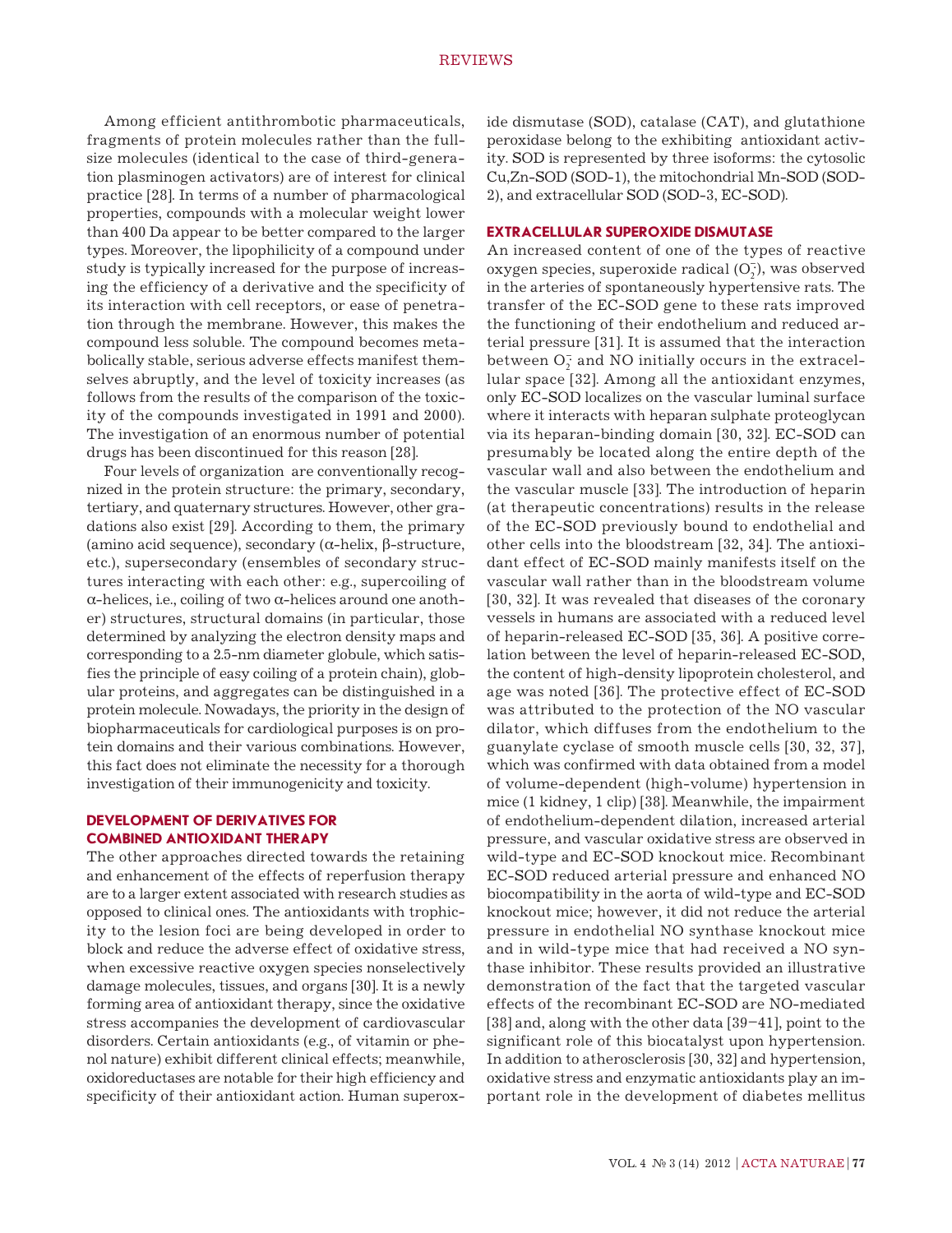and heart failure [32]. The broad protective effect of enzymatic antioxidants emphasizes the topicality of using them to design new agents for combined therapy.

### **modification of superoxide dismutase**

The low affinity of SOD-1 to membranes of the cells where reactive oxygen species are produced, its low stability in blood plasma, and the fact that it remained in the bloodstream for a short time is testament to the need for obtaining lecithinized SOD in which four phosphatidylcholine molecules would be covalently bound to the dimeric enzyme [42]. With the modification with lecithin, the SOD derivative exhibited an increased trophicity to the cell membrane; it reduced the lesion in mice with ulcerative colitis as early as 7 days after daily intravenous administration, whereas the native enzyme had to be introduced at 30-fold higher doses [42]. The considerably superior effect of using lecithinized SOD was also observed in mice with bleomycin-induced pulmonary fibrosis [43]. The targeting of protein agents to the lesion focus as a result of their modification is to a noticeable extent determined by the size of the resulting conjugates [44]. Thus, SOD conjugated with anti-PECAM-1 antibodies is characterized by optimal trophicity to lung endothelium when the conjugate is 300 nm in diameter. It is assumed that the targeting of the SOD conjugated with anti-PECAM-1 monoclonal antibodies to endothelial endosomes can have a pronounced anti-inflammatory effect [45].

## **COMBINATION OF SUPEROXIDE DISMUTASE AND CATALASE ACTIVITIES**

The inactivation of the endogenous enzyme by hydrogen peroxide [38] was revealed in the course of the investigation of the feasibility of using superoxide dismutases for antioxidant protection [32, 34, 46, 47]. The *in vivo* use of CAT (an intravenous bolus injection of the catalase–polyethylene glycol derivative for 3 days) reduced arterial pressure in wild-type spontaneously hypertensive mice (but not in the EC-SOD knockout ones) and improved the *ex vivo* function of aortic endothelium. These data clearly attested to the key role of hydrogen peroxide in the inactivation of endogenous EC-SOD [38, 48]. The benefit of the reduction in the hydrogen peroxide level under oxidative stress conditions was demonstrated for the cell cultures. The super expression of CAT protected human aortic endothelium against apoptosis caused by the oxidized forms of low-density lipoproteins (oxLDL) [49]. These data attest to the fact that the simultaneous presence of SOD and CAT activity is reasonable to ensure protection against vascular oxidative stress. Different forms of these enzymes (both in the form of a mixture and in the form of conjugates) were used for this purpose.

## **LINKAGE OF SUPEROXIDE DISMUTASE AND CATALASE**

The results of the combined application of native forms of SOD and CAT were rather inconsistent [30, 46]. The simultaneous functioning of SOD and CAT in the focus of lesion development is required for the manifestation of a therapeutic effect [50]. This condition was fulfilled using a bienzyme conjugate in which SOD-1 was covalently bound to  $CAT$  via chondroitin sulphate  $(CHS) = a$ glycosaminoglycan of the vascular wall  $-$  to obtain the SOD-CHS-CAT adduct [46]. The conjugation changed the properties of SOD-1 by converting it into the SOD-3 form, which is the most similar to the glycoprotein [30, 51, 52]. In the resulting SOD-CHS-CAT conjugate, SOD and CAT catalyze two sequential reactions in which hydrogen peroxide (the SOD product) acts as a substrate for the reaction catalyzed by CAT and is converted into safe compounds: water and molecular oxygen (the reaction scheme is shown below):

$$
O_2^+ + O_2^+ + 2H^{1} \rightarrow H_2O_2 + O_2
$$
  
\n
$$
H_2O_2 + H_2O_2 \rightarrow 2H_2O + O_2
$$
  
\n
$$
4O_2^+ + 4H^+ \rightarrow 2H_2O + 3O_2
$$

On the model of arterial thrombosis in rats induced via treatment of the vessel with a saturated solution of iron (II) chloride, the bienzyme conjugate SOD-CHS-



Fig. 4. The comparison of the optimal dose intervals for the antithrombotic action of SOD (A) and CAT (B) derivatives. Designation: 1 – native enzyme, 2 – covalent conjugate of the enzyme with chondroitin sulphate, 3 – mixture of SOD-CHS and CAT-CHS derivatives, 4 – bienzyme SOD-CHS-CAT conjugate.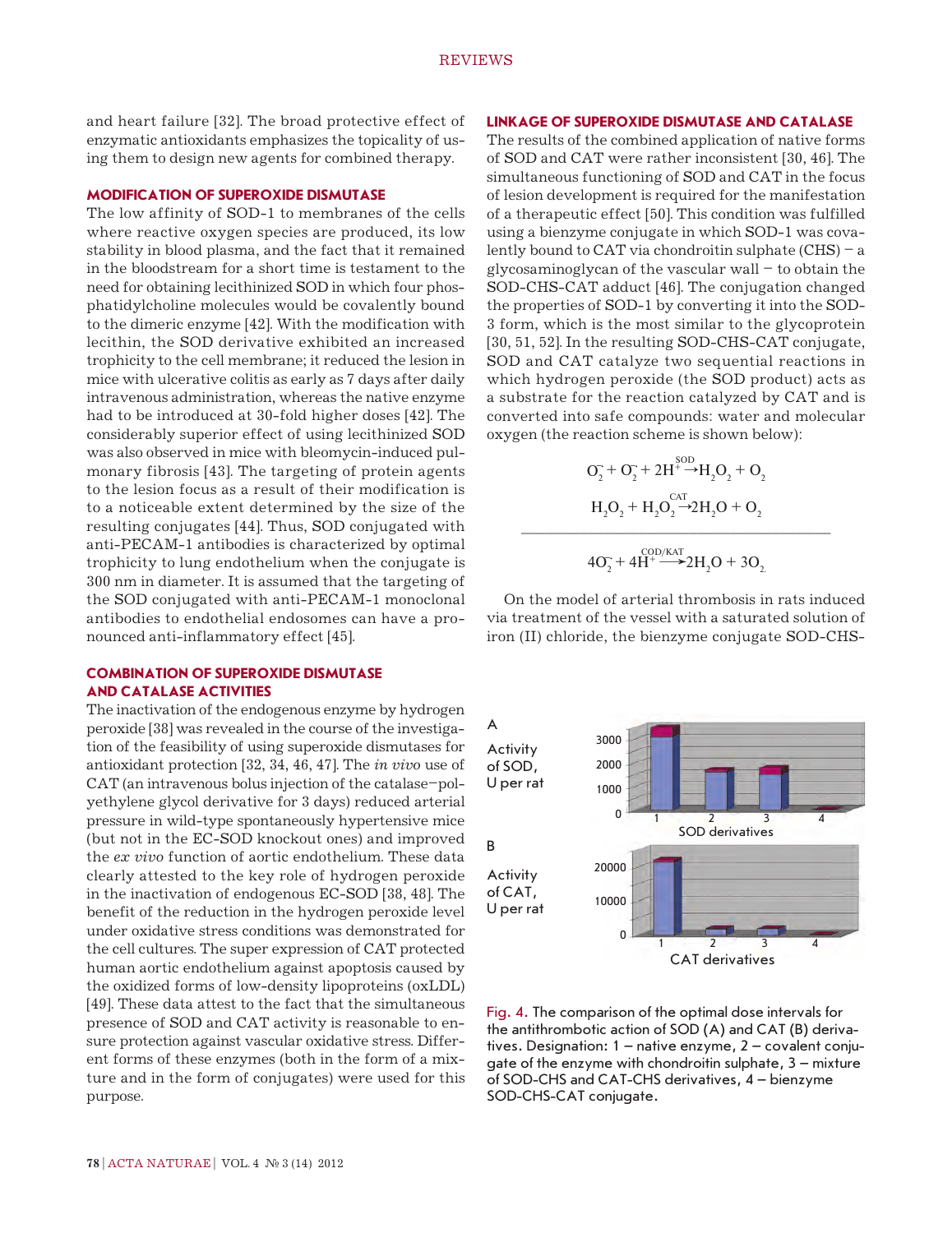## **REVIEWS**



## Fig. 5. Schematic representation of different forms of ischemic pre- and postconditioning of myocardium and its pharmacological conditioning.

CAT exhibited an antithrombotic effect when administered at doses lower by two orders of magnitude than those of the native SOD and CAT, and lower by an order of magnitudes than those of SOD and CAT (or their mixture) modified with chondroitin sulphate (*Fig. 4*) [50]. The linkage of proteins with CHS serves to target the bienzyme conjugate to the regions of the vascular lesion. It is known that the atherosclerotic lesion areas are characterized by an increased CHS content [30]. Early thickening of the intima of the vessel wall during atherogenesis is also associated with the accumulation of CHS [53]. After stents were mounted to New Zealand white rabbits with atherosclerosis, exposure of chondroitin sulphate proteoglycan was observed in the subendothelial arterial layer subjected to surgical intervention [54]. These data emphasize the feasibility and efficacy of using the components of vascular glycocalyx for drug-targeting delivery [53, 55].

# **PHARMACOLOGICAL CONDITIONING OF myocardium**

The efficacy of pharmaceutical correction of the disorders of cardiovascular metabolism is also associated with another approach that is based on the production of a model for pharmacological interaction. As a result of using intermittent short-term episodes of ischemia/

reperfusion before or after the period of severe, relatively continuous ischemia, the consequences of the disease turned out to be considerably less severe as compared to those without this procedure (*Fig. 5*). If the metabolic targets that are suitable for the successful pharmaceutical correction are determined after the mechanical actions upon myocardium (pre- and postconditioning), it becomes possible to use the methods of pharmacological pre- and post-conditioning of myocardium (*Fig. 6*) [56]. Thus, in order to provide efficient interaction with a certain pharmaceutical, one needs to identify and prepare a target for cardivascular lesion that is sensitive to it.

# **CONCLUSIONS**

It should be noted that the interest in the research performed within the framework of the conception of targeted drug delivery and research focused on the development of bioconjugates for cardiology has waned. Such "truncated" protein forms as tenecteplase, reteplase, abciximab, and monafram have achieved clinical application. It is becoming apparent that it is necessary to change the vector component of bioconjugates when the antibodies against the markers of the lesion are being developed (cell adhesion molecules, glycocalyx components, etc.) rather than when thrombus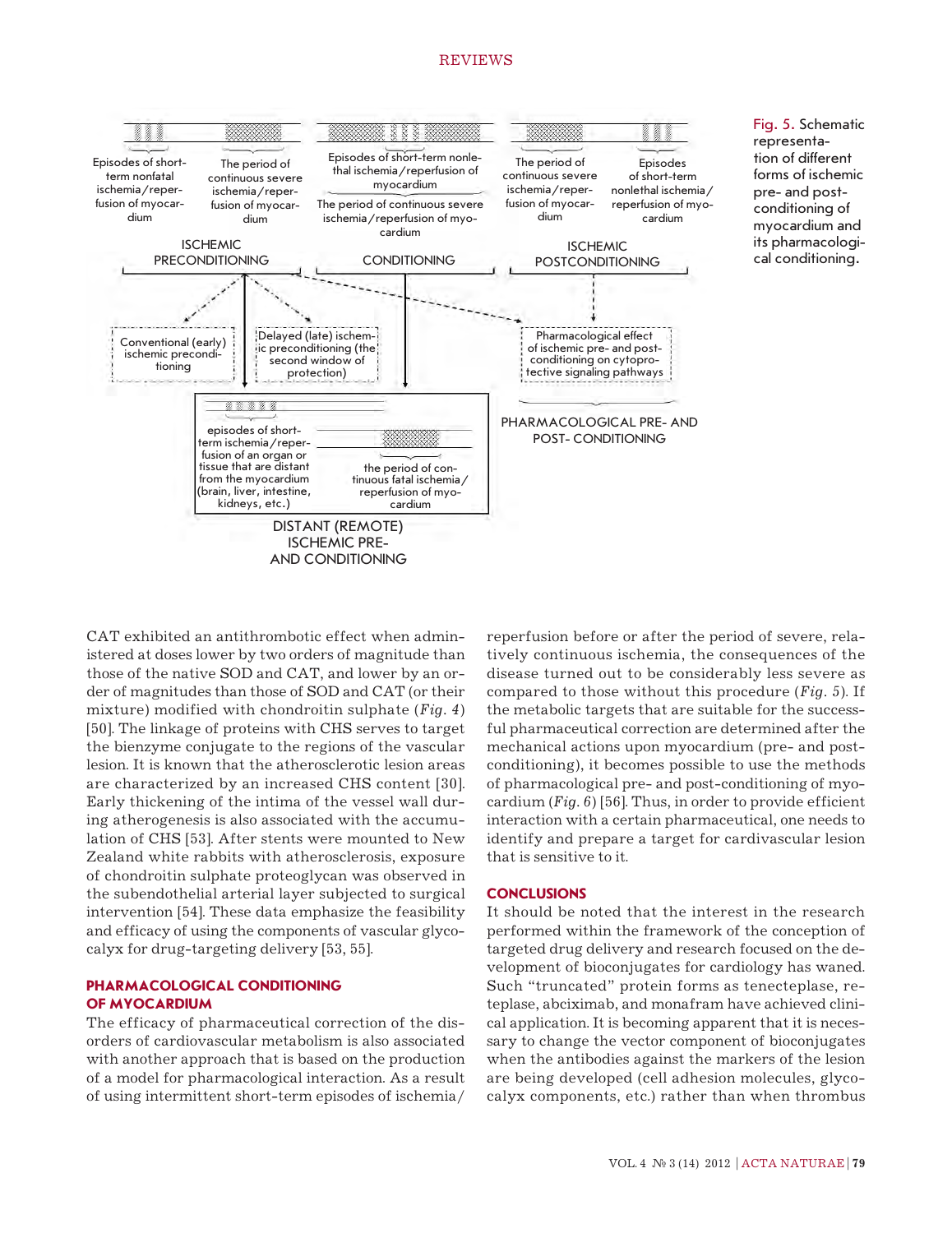#### **REVIEWS**



Fig. 6**.** Translation of ischemic pre- and postconditioning research related to biochemical and cell biology studies. Together, they constitute the resultant thrust of the pharmacological conditioning of myocardium in the frames of clinical and biomedical investigations integrated with increasing genotyping of patients.

components are applied at an increasing rate. The significance of the bioconjugate size, the density of the local accumulation of targeted markers in the focus of a developing lesion, and the use of a combined action of the catalysts of connected enzymatic reactions for efficient and specific drug targeting has now been revealed. The significance of the conception of targeted drug delivery, which is used to determine the strategy of bioconjugate construction, is decreasing. The modifications of the derivatives being designed acquire a significance; these modifications add useful properties (a lower effective dose, simplicity of use, and durable action) in addition to an appreciably high therapeutic effect and safety. New approaches to the conditioning of myocardium also emerge, facilitating the accurate identification and construction of significant targets for cardiovascular therapy. This will enable the modernisation of the conception of targeted drug transport during the development of cardiological biopharmaceuticals leading to the design of a new generation of targeting drugs.

The author expresses his sincere gratitude to Professors of the Russian Cardiology Research and Production Complex (Ministry of Healthcare and Social Development of the Russian Federation) E.P. Panchenko and I.I. Staroverov for their assistance with the selection and compilation of the data, as well as the discussion and presentation of this review.

The author is also deeply grateful to Academician E.I. Chazov and Corresponding member of the RAS V.N. Smirnov for his attention and support for the research and for the analytical efforts of his laboratory team.

*This work was supported in part by the Russian Foundation for Basic Research (grants № 12-08-00010 and 12-04-00015) and the Ministry of Healthcare and Social Development of the Russian Federation.*

#### REFERENCES

- 1. Erlich P. Physiology or medicine 1901–1921. Amsterdam: Elsevier Publishing Co., 1967. P. 304–320.
- 2. Chazov E.I., Smirnov V.N., Torchilin V.P. // Zhurn. D.I. Mendeleyev VChO. 1987. V. XXXII (5), P. 485–487.
- 3. Maksimenko A.V. // Zhurn. D.I. Mendeleyev VChO. 1987. V. XXXII (5). P. 541–547.
- 4. Ding B.-S., Dziubla T., Shuvaev V.V., Muro S., Muzykantov V.R. // Mol. Interv. 2006. V. 6. № 2. P. 98–112.
- 5. Maksimenko A.V. // Mol. Biol. 1995. V. 29 (1). P. 38–60.